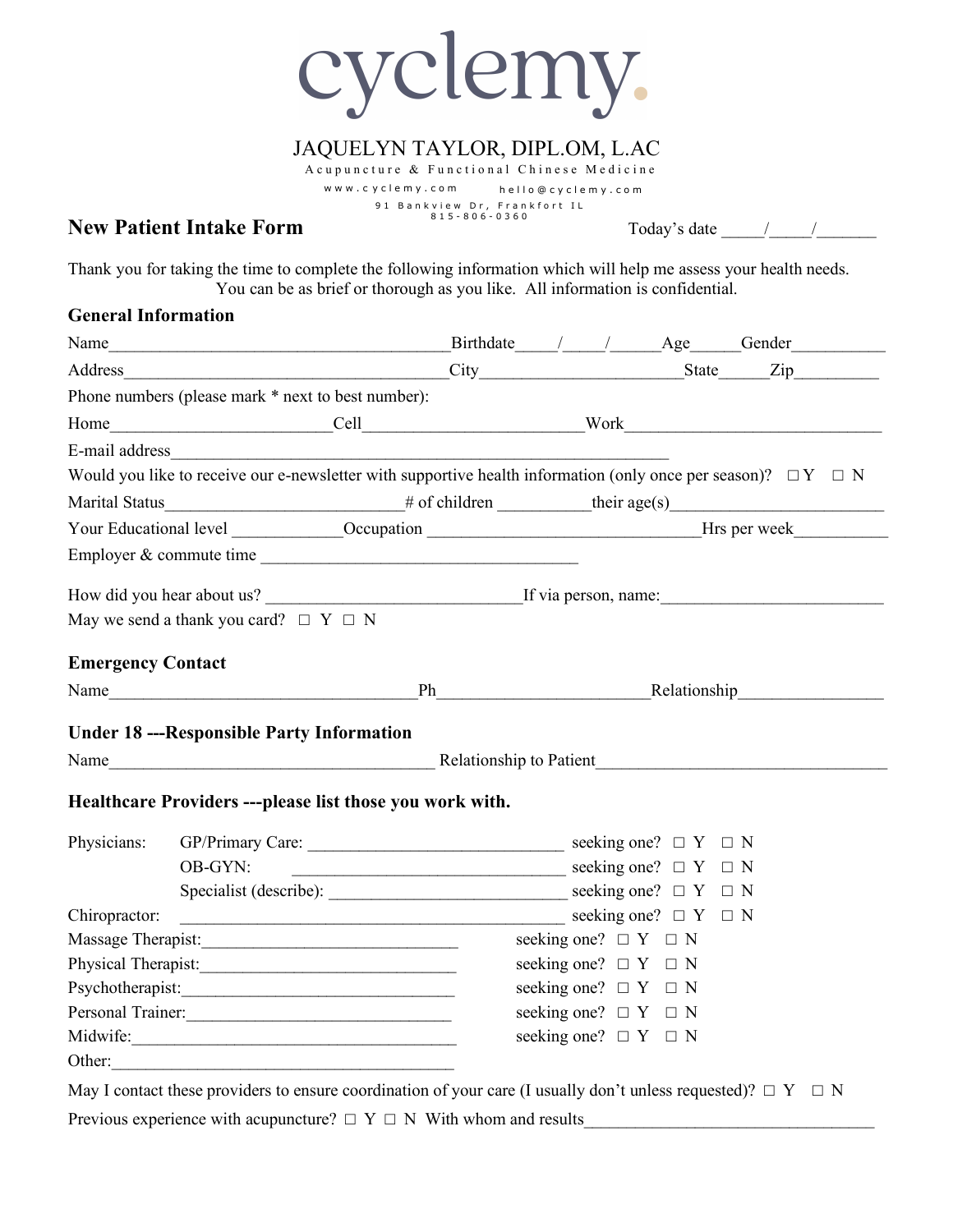#### **Health History**

Please list your major health concerns in order of importance to you: \_\_\_\_\_\_\_\_\_\_\_\_\_\_\_\_\_\_\_\_\_\_\_\_\_\_\_\_\_\_\_\_\_\_\_\_\_\_\_

| $\Box$ Adverse reaction to medical | Hepatitis/Liver disease<br>$\Box$ | Rheumatic fever<br>$\Box$  |
|------------------------------------|-----------------------------------|----------------------------|
| treatment                          | Herpes                            | Sciatica                   |
| Alcoholism<br>π.                   | High blood pressure<br>□          | Scarlet fever<br>$\Box$    |
| Allergies<br>$\Box$                | <b>HIV/AIDS</b><br>П              | Seizures/Epilepsy          |
| Arthritis or rheumatism<br>П.      | Immune disorder<br>$\Box$         | Sinus infections<br>$\Box$ |
| Asthma<br>π.                       | Joint replacement<br>□            | Skin disease               |
| Attempted suicide<br>$\Box$        | Kidney disorder<br>$\Box$         | $\Box$ Special diet        |
| Birth Trauma<br>П                  | Low blood pressure<br>$\Box$      | <b>Stroke</b>              |
| Bleeding disorder<br>$\Box$        | Lyme's disease<br>$\Box$          | Substance abuse<br>$\Box$  |
| Blood disease<br>П                 | $\Box$ Lymph nodes removed        | Thyroid disease            |
| Cancer or tumor                    | Mental illness<br>$\Box$          | Tuberculosis               |
| Diabetes<br>π.                     | Multiple Sclerosis<br>$\Box$      | Ulcer                      |
| Emphysema<br>$\Box$                | Pacemaker<br>$\Box$               | Venereal Disease/STD       |
| $\Box$<br>Eating disorder          | Polio<br>Ш                        | Other<br>П.                |
| $\Box$ Fibromyalgia                | Rheumatic arthritis<br>П          |                            |
| Heart disease<br>П.                |                                   |                            |

Please indicate approximate dates and briefly describe the nature of any traumatic experiences you have had (e.g. divorce, injury, family death, bankruptcy, etc).

\_\_\_\_\_\_\_\_\_\_\_\_\_\_\_\_\_\_\_\_\_\_\_\_\_\_\_\_\_\_\_\_\_\_\_\_\_\_\_\_\_\_\_\_\_\_\_\_\_\_\_\_\_\_\_\_\_\_\_\_\_\_\_\_\_\_\_\_\_\_\_\_\_\_\_\_\_\_

 $\mathcal{L}_\mathcal{L} = \mathcal{L}_\mathcal{L} = \mathcal{L}_\mathcal{L} = \mathcal{L}_\mathcal{L} = \mathcal{L}_\mathcal{L} = \mathcal{L}_\mathcal{L} = \mathcal{L}_\mathcal{L} = \mathcal{L}_\mathcal{L} = \mathcal{L}_\mathcal{L} = \mathcal{L}_\mathcal{L} = \mathcal{L}_\mathcal{L} = \mathcal{L}_\mathcal{L} = \mathcal{L}_\mathcal{L} = \mathcal{L}_\mathcal{L} = \mathcal{L}_\mathcal{L} = \mathcal{L}_\mathcal{L} = \mathcal{L}_\mathcal{L}$ 

| Date | Event | Date | Event |
|------|-------|------|-------|
| Date | ±vent | Date | Event |
| Date | Event | Date | Event |

**Family History (**List any family physical or mental illnesses and age of death):

| Mother       |  |
|--------------|--|
| Father       |  |
| Grandparents |  |
| Siblings     |  |
| Children     |  |

#### **Medications, Herbs, Supplements (**List those you are currently taking):

| Name | Reason | How long and Dose |
|------|--------|-------------------|
| Name | Reason | How long and Dose |
| Name | Reason | How long and Dose |
| Name | Reason | How long and Dose |
| Name | Reason | How long and Dose |
| Name | Reason | How long and Dose |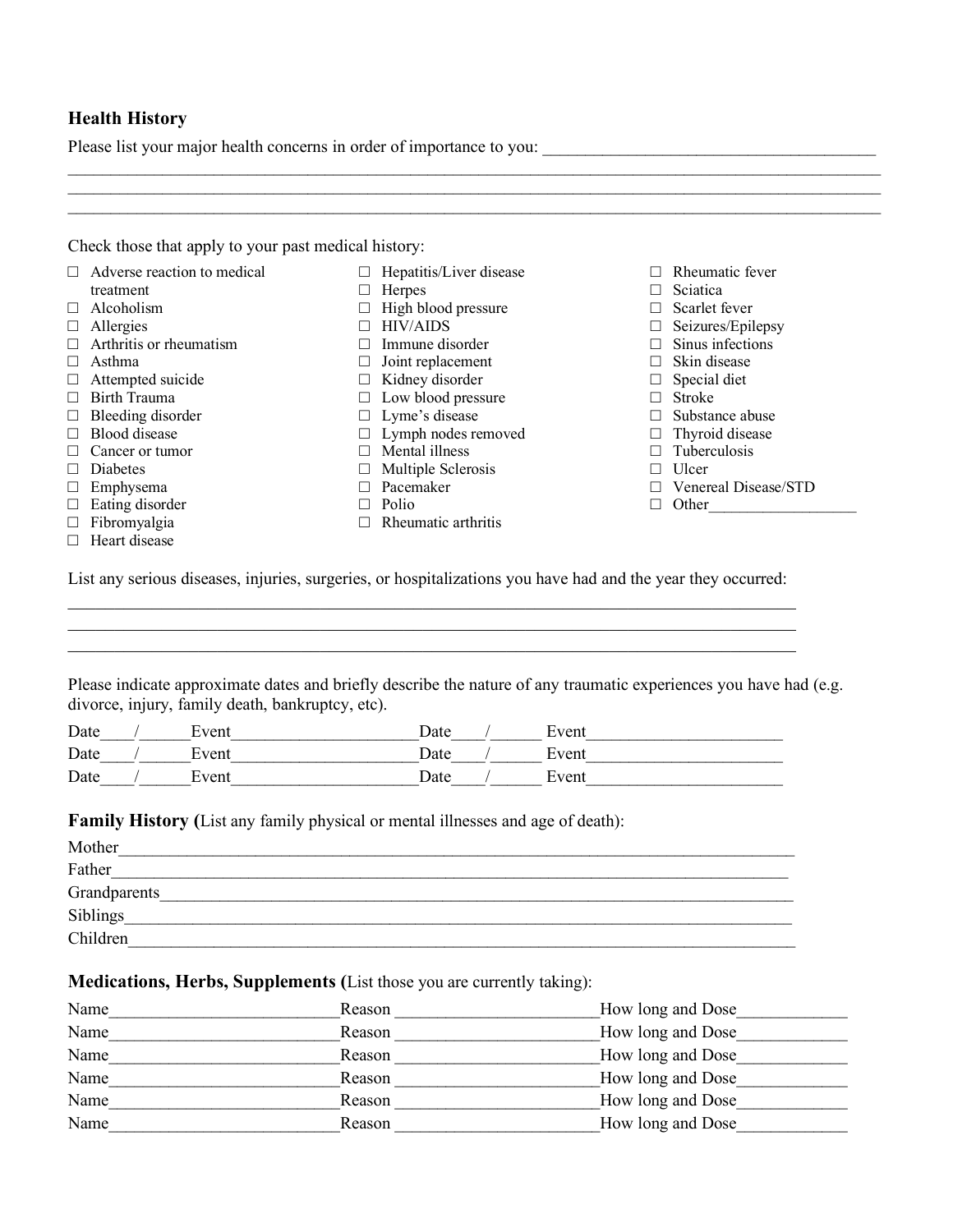## **Lifestyle Habits**

| Describe your typical daily diet: |                           |
|-----------------------------------|---------------------------|
| <b>Breakfast</b>                  | Lunch                     |
| Dinner                            | <b>Snacks</b>             |
| Special diet                      | 3 unhealthy foods you eat |

| Do you:                                  |  | No | What is the major source of joy in your life?    |
|------------------------------------------|--|----|--------------------------------------------------|
| Average 6-8 hours sleep?                 |  |    |                                                  |
| Have a supportive relationship?          |  |    |                                                  |
| Have a history of abuse?                 |  |    |                                                  |
| Enjoy your work?                         |  |    | What is the major source of stress in your life? |
| Take vacations?                          |  |    |                                                  |
| Spend time outside?                      |  |    |                                                  |
| Exercise?                                |  |    | Describe exercise:                               |
| Watch TV?                                |  |    | How many hours weekly?                           |
| Read Books?                              |  |    | How many hours weekly                            |
| Computer games/browsing?                 |  |    | How many hours weekly                            |
| Spiritual/religious practice?            |  |    | Describe:                                        |
| Smoke cigarettes?                        |  |    | How much?                                        |
| Smoke cigarettes in the past?            |  |    | How many years?<br>How many packs?               |
| Eat out often?                           |  |    | How many meals a week?                           |
| Drink coffee?                            |  |    | How many cups a day?                             |
| Drink tea?                               |  |    | How many cups a day?                             |
| Drink soft drinks?                       |  |    | How many a day?                                  |
| Add sugar?                               |  |    | How much?                                        |
| Drink alcohol?                           |  |    | How many drinks a week?                          |
| Use recreational drugs?                  |  |    | What and how often?                              |
| Have an addiction?                       |  |    | To what and how long?                            |
| Been outside the U.S. in past 12 months? |  |    | Where?                                           |

What are your goals for your health?

\_\_\_\_\_\_\_\_\_\_\_\_\_\_\_\_\_\_\_\_\_\_\_\_\_\_\_\_\_\_\_\_\_\_\_\_\_\_\_\_\_\_\_\_\_\_\_\_\_\_\_\_\_\_\_\_\_\_\_\_\_\_\_\_\_\_\_\_\_\_\_\_\_\_\_\_\_\_\_\_\_\_\_\_\_\_\_\_\_\_\_\_\_\_\_

|                                |                                                 |  |  |               |  |  |           |                |   | Please circle your level of commitment to correcting your health issues? $(10 =$ highest level) |
|--------------------------------|-------------------------------------------------|--|--|---------------|--|--|-----------|----------------|---|-------------------------------------------------------------------------------------------------|
|                                |                                                 |  |  |               |  |  | 3 4 5 6 7 | 8              | 9 | 10                                                                                              |
| <b>Tests and Immunizations</b> |                                                 |  |  |               |  |  |           |                |   |                                                                                                 |
|                                | Please list the date of your most recent visit: |  |  |               |  |  |           |                |   |                                                                                                 |
|                                | Chest X-ray                                     |  |  | Sigmoidoscopy |  |  |           | EKG            |   | Stool Blood Test                                                                                |
|                                | Mammogram                                       |  |  | TB Skin Test  |  |  |           | Pap Smear      |   | Complete Physical                                                                               |
| <b>GI</b> Series               |                                                 |  |  | Flu Shot      |  |  |           | Pneumonia Shot |   | Other                                                                                           |

 $\_$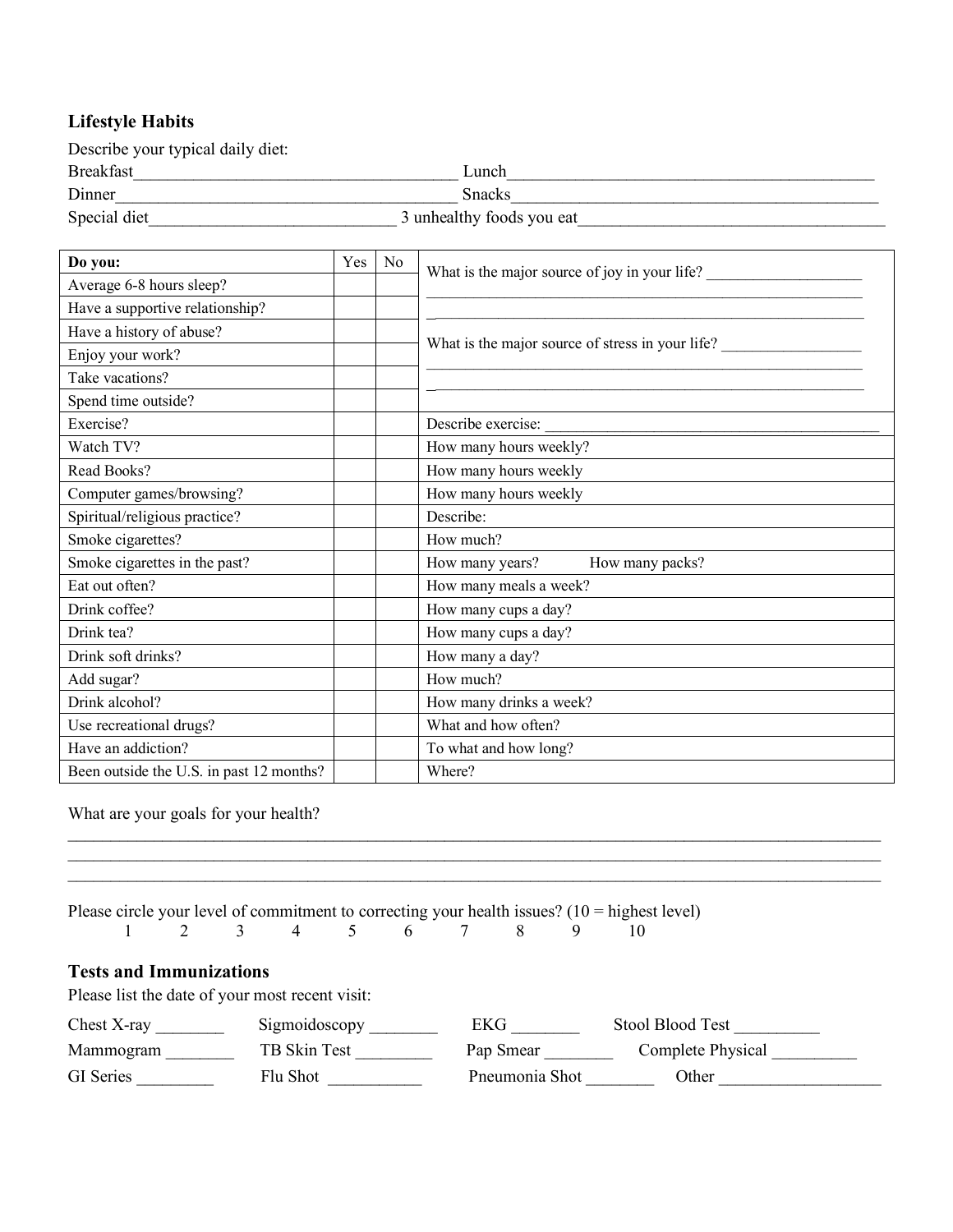Please mark the appropriate squares in the following list of symptoms. If you have had a symptom in the PAST and do not have it now, check the box like this:  $\Box$ If you are having the symptom CURRENTLY, fill in the box like this:  $\blacksquare$ 

#### **Liver/Gallbladder**

- □ Depression / Stress
- $\Box$  Headaches / Migraines
- □ Red / Dry / Itchy Eyes
- □ Visual Problems / Blurred Vision
- □ Dizziness
- □ Gall Stones
- $\Box$  Feeling of Lump in Throat
- □ Clenching Teeth at Night
- □ Muscle Cramping / Twitching
- □ Neck/Shoulder Pain / Tightness
- □ Seizures/Tremors
- □ Poor Circulation
- □ Soft/Brittle Nails
- □ Bitter Taste in Mouth
- □ PMS/Menstrual Problems
- □ Tendonitis
- □ Pain Below Ribcage
- □ Do you crave: Sour
- $\Box$  Tend to be Irritable / Angry

#### **Heart/Small Intestine**

- □ Heart Palpitations
- □ Rapid or Irregular Heartbeat
- □ Chest Pain
- □ High Blood Pressure
- □ Low Blood Pressure
- □ Insomnia / Sleep Problems
- □ Vivid Dreams / Nightmares
- □ Easily Startled
- □ Dark Urine
- □ Red Complexion
- □ Do you crave: Bitter
- □ Anxiety / Nervous or Restless

#### **Spleen/Stomach**

- □ Body Heaviness
- $\Box$  Hard to get up in Morning
- □ Muscles Often Feel Tired
- Energy Level: 1-10 (low to high)
- □ Edema (□ Hands □ Feet)
- □ Easily Bruising / Bleeding
- □ Bad Breath
- $\Box$  Sweetish Taste in Mouth
- □ Lack of Taste
- $\Box$  Excess or Low Appetite (circle which)
- $\Box$  Excess or Lack of Thirst (circle which)
- □ Nausea / Vomiting
- $\Box$  Gas / Belching
- □ Hemorrhoids
- □ Organ Prolapse (i.e. uterus)
- □ Chronic Loose Stools
- $\Box$  Abdominal Pain
- □ Indigestion / Heartburn
- □ Brain Foggy
- □ Mouth Ulcers
- □ Tendency to Gain Weight
- □ Do you crave: Sweet
- □ Over-thinking / Worry

#### **Lung/Large Intestine**

- □ Bloody Cough
- □ Dry Cough
- □ Chronic Cough
- $\Box$  Cough with Sputum
- □ Nasal Discharge □ White □ Yellow □ Green
- □ Post Nasal Drip
- □ Sinus Infection / Congestion
- □ Itchy, Red, or Painful Throat
- □ Dry Mouth / Nose / Throat
- □ Skin Rashes / Hives
- □ Snoring
- □ Shortness of Breath
- □ Allergies / Asthma
- □ Low Immunity
- □ Catch Colds Easily
- □ Bronchitis
- □ Black or Bloody Stools
- □ Constipation
- □ IBS
- □ Diarrhea
- □ Colitis / Spastic Colon
- □ Do you crave: Pungent / Spicy
- □ Grief / Sadness

#### **Kidney/Urinary Bladder**

- $\Box$  Urinary Problems (i.e. night-time)
- □ Bladder Infection
- $\neg$  Incontinence
- □ Weakness / Pain in Low Back
- □ Osteoporosis
- □ Feel Cold or Hot Easily (circle which)
- □ Cold Hands / Feet
- □ Low or Excess Sex Drive (circle which)
- □ Dark Circles under Eyes
- $\Box$  Thyroid Problems
- □ Poor Memory
- □ Hair Loss / Grey Hair
- □ Hearing Problems / Tinnitus
- □ Cavities

□ Fear

- □ Hot Flashes / Night Sweats
- $\Box$  Impotence or Premature Ejaculation (circle which)
- □ Do you crave: Salt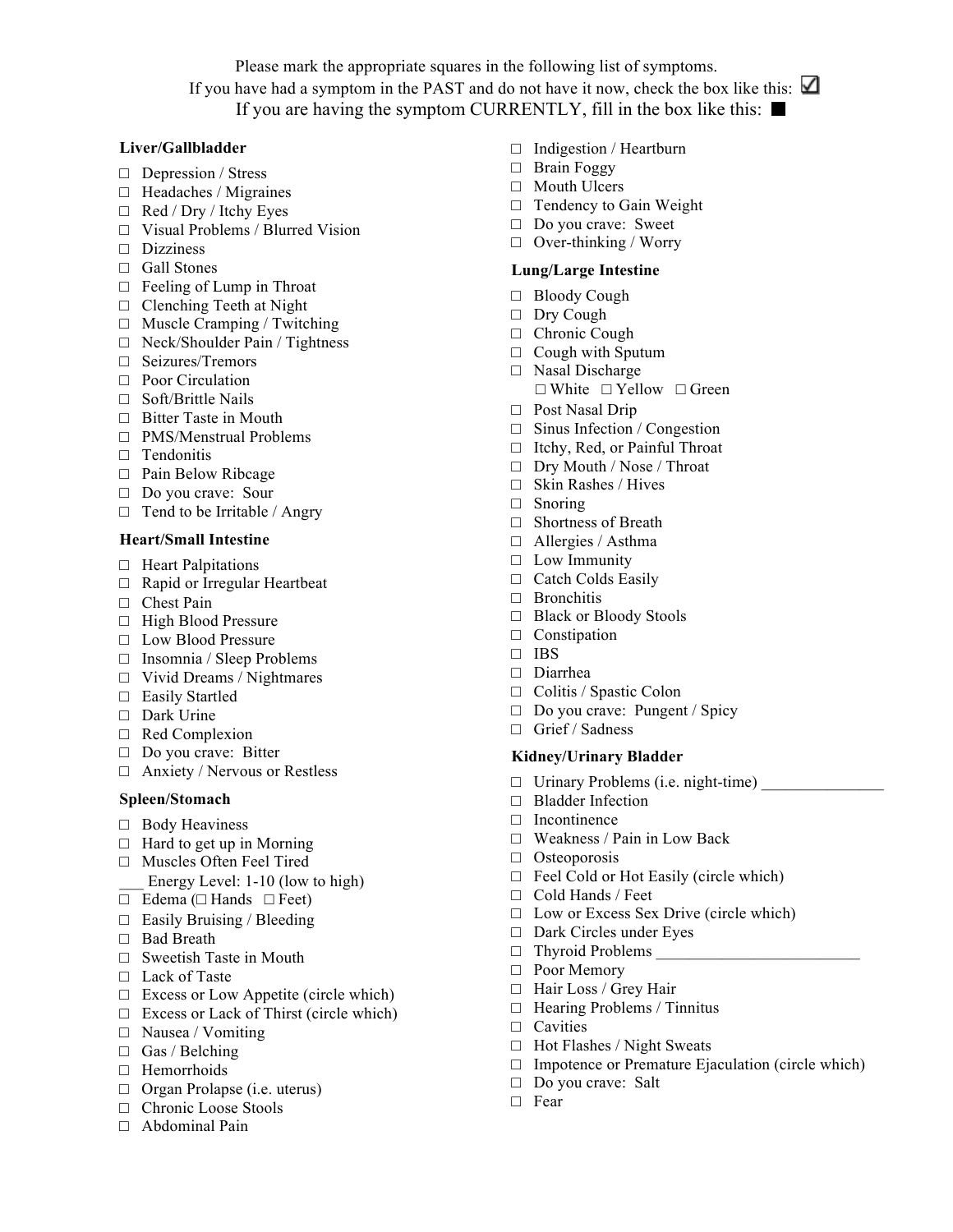

# Women's Health History Form

| Age of first menses:                                                           | Date of last menstrual period:                      |                                 | Usual # of days bleeding:                   |  |  |  |  |  |
|--------------------------------------------------------------------------------|-----------------------------------------------------|---------------------------------|---------------------------------------------|--|--|--|--|--|
| Blood clots: yes no                                                            | when:                                               |                                 | Usual length between cycles (i.e. 28 days): |  |  |  |  |  |
| Color of menstrual blood: (please circle) pale bright red dark red brown other |                                                     |                                 |                                             |  |  |  |  |  |
| Texture of menstrual blood:                                                    | thick<br>thin                                       | watery<br>normal                |                                             |  |  |  |  |  |
| Pain/Cramps: yes<br>no                                                         | when:                                               |                                 |                                             |  |  |  |  |  |
| Irregular periods (describe):                                                  |                                                     |                                 |                                             |  |  |  |  |  |
| PMS:<br>moodiness<br>breast tenderness                                         | bloating                                            | constipation                    |                                             |  |  |  |  |  |
| Current method(s) of contraception:                                            |                                                     |                                 | Past method(s) of contraception:            |  |  |  |  |  |
| Are you currently pregnant?                                                    | yes<br>no                                           | Are you trying to get pregnant? | ves<br>no                                   |  |  |  |  |  |
| Number of pregnancies:                                                         |                                                     | Number of live births:          |                                             |  |  |  |  |  |
| Number of miscarriages:                                                        |                                                     | Number of abortions:            | Any premature births:                       |  |  |  |  |  |
| Breast (lumps, cysts, tenderness, etc.):                                       |                                                     |                                 |                                             |  |  |  |  |  |
| Urinary tract infections:<br>How frequent?                                     |                                                     |                                 |                                             |  |  |  |  |  |
| Vaginal infections/ discharges (describe color and/or smell):                  |                                                     |                                 |                                             |  |  |  |  |  |
| Pain/itching of genitalia:                                                     |                                                     |                                 |                                             |  |  |  |  |  |
| Date of last Pap smear:                                                        |                                                     | Pap smear:                      | abnormal<br>normal                          |  |  |  |  |  |
| Date of last mammogram:                                                        |                                                     | Mammogram:                      | abnormal<br>normal                          |  |  |  |  |  |
| Uterine fibroids:                                                              | Endometriosis:                                      | PID:                            | Other:                                      |  |  |  |  |  |
| Menopause (date of onset):                                                     | Symptoms:                                           |                                 | Any bleeding since?                         |  |  |  |  |  |
| Are you currently on Hormone Replacement Therapy (HRT)? yes<br>Dose:<br>no     |                                                     |                                 |                                             |  |  |  |  |  |
|                                                                                | How long have you been on HRT?<br>Any side effects? |                                 |                                             |  |  |  |  |  |
| Anything else we should know about your gynecological history?                 |                                                     |                                 |                                             |  |  |  |  |  |

\_\_\_\_\_\_\_\_\_\_\_\_\_\_\_\_\_\_\_\_\_\_\_\_\_\_\_\_\_\_\_\_\_\_\_\_\_\_\_\_\_\_\_\_\_\_\_\_\_\_\_\_\_\_\_\_\_\_\_\_\_\_\_\_\_\_\_\_\_\_\_\_\_\_\_\_\_\_\_\_\_\_\_\_\_\_

\_\_\_\_\_\_\_\_\_\_\_\_\_\_\_\_\_\_\_\_\_\_\_\_\_\_\_\_\_\_\_\_\_\_\_\_\_\_\_\_\_\_\_\_\_\_\_\_\_\_\_\_\_\_\_\_\_\_\_\_\_\_\_\_\_\_\_\_\_\_\_\_\_\_\_\_\_\_\_\_\_\_\_\_\_\_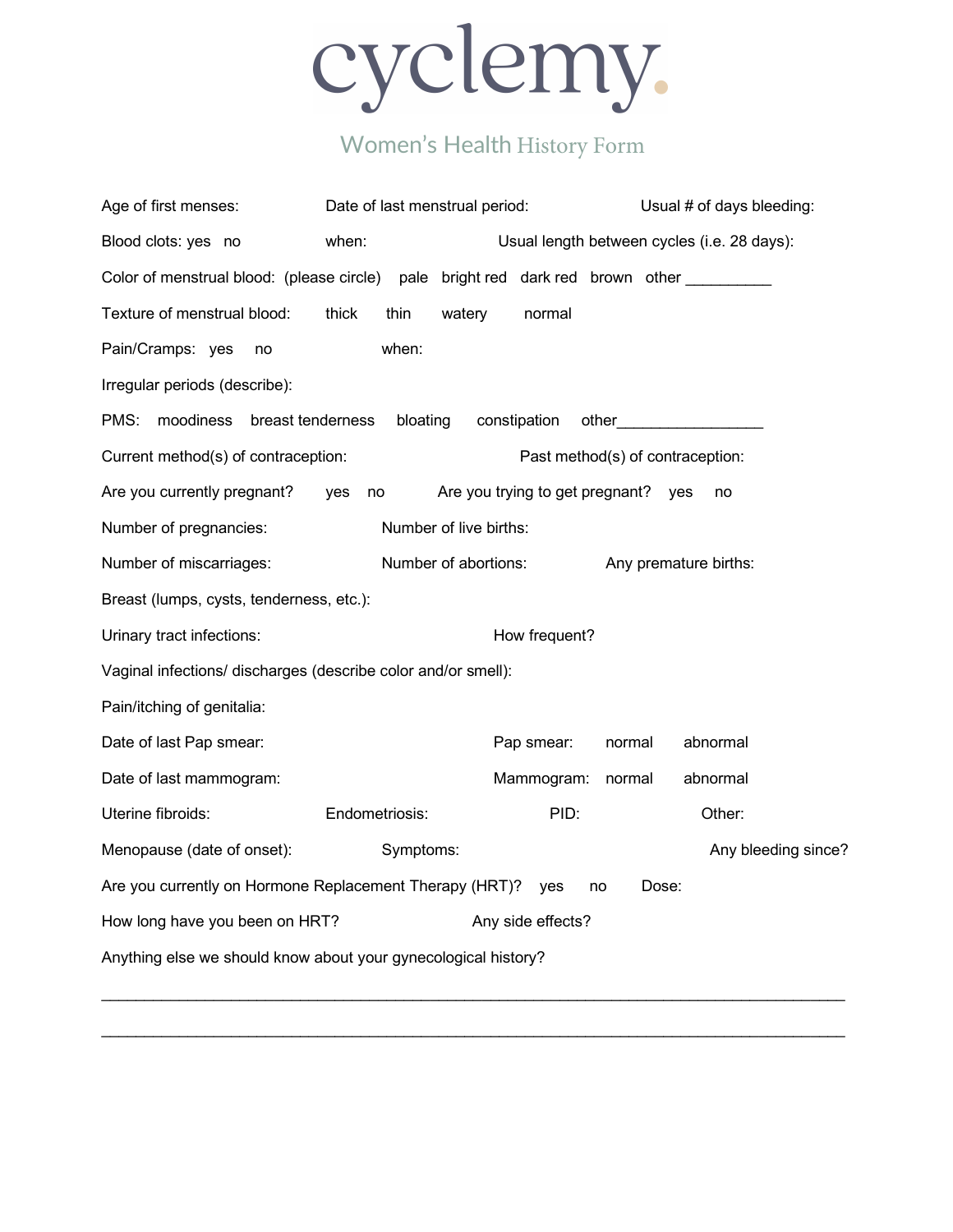# cyclemy.

# Treatment Terms and Conditions

The following are specific policies that will govern our work together:

#### **Cancellation Policy**

In the event that you must cancel an appointment, please give us the courtesy of as much notice as you can, but at least 24 hours notice (you can change and cancel appointments through our online scheduling system). We will try to reschedule your appointment for the same week so that you don't miss your treatment. You will be charged the full fee for your session if you do not show up for your appointment, or 50% of the fee for your session if you cancel your appointment with less than 24 hours notice.

#### **Late Policy**

If you are going to be late, please call and let us know and we will wait until the time we agree upon. If you do not give notice, we will wait 15 minutes beyond the start time of your appointment. If you have not arrived by then your appointment will be canceled and you will be responsible for the full payment of the session.

#### **Confidentiality and Privacy Practices**

As a health care provider, we are required by law to maintain and protect the confidentiality of your health information. You must give us written consent to waive this confidentiality. Exceptions to this rule are strictly limited to defined situations that include emergency care, quality assurance activities, public health, research, law enforcement activities, obtaining payment from third-party payers, and in consultation with other healthcare professionals. Any other disclosures for the purposes of treatment, payment or practice operations will be made only after obtaining your consent. Your rights to privacy regarding your protected health information:

- You may request restrictions on your disclosures.
- You may inspect and receive copies of your records within 30 days with a request.
- You may request to view changes to your records.

Please note that we may contact you for appointment reminders, birthdays & seasonal greetings, announcements and to inform you about our practice and its staff. A more complete description of our privacy practices can be requested.

#### **Fees**

It is our policy that you pay the entire session fee at the time of each appointment. We will provide a minimum of one month's notice of any changes to our fees.

#### **We are partners in your healthcare.**

Your participation in your healing process is crucial. Our goal is to get you well as soon as possible, which requires that you apply our health recommendations and comply with our treatment plan.

#### **Agreement**

*I have read and understood the clinic's policies. I agree to the all of the above treatment terms and conditions.* 

Signature: \_\_\_\_\_\_\_\_\_\_\_\_\_\_\_\_\_\_\_\_\_\_\_\_\_\_\_\_\_\_\_\_\_\_\_\_\_\_\_\_\_\_\_\_\_\_ Date: \_\_\_\_\_\_\_\_\_\_\_\_\_\_\_\_\_\_\_\_\_\_\_\_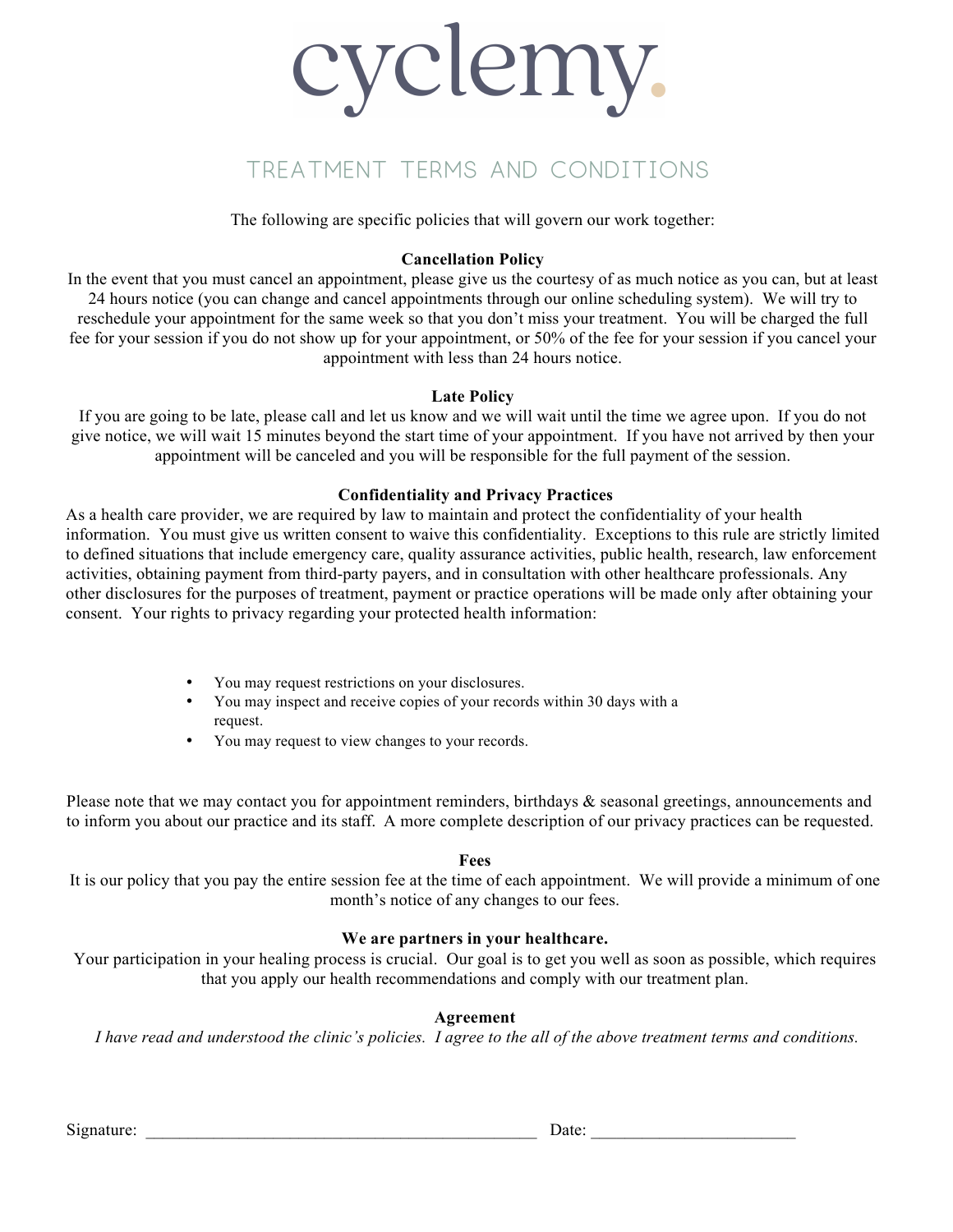# cyclemy.

# Informed Consent & Disclosure

I, the undersigned, understand that methods of treatment used in this practice may include, but are not limited to, acupuncture, herbal medicine, moxibustion, cupping, electrical stimulation, medical qigong, massage, gua sha, heat therapy, ear seeds, dietary advice, qigong exercise prescriptions, and lifestyle counseling.

I understand that these therapies are safe methods of treatment. As with all medical procedures, they involve potential but unlikely risks. Such uncommon risks include temporary bruising, swelling, bleeding, numbness and tingling, and soreness at the needling site that may last a few days. Very, very unusual risks of acupuncture include dizziness, fainting, nerve damage, or pneumothorax. Infection is possible but highly unlikely (we've never witnessed this), as the clinic uses alcohol, sterile disposable needles, and a safe and clean environment. A burn is a possible but extremely rare side effect of moxibustion. Temporary bruising (not painful) or redness lasting a few days is a common side effect of cupping and gua sha. I fully understand that there is no implied or stated guarantee of the success or effectiveness of a specific treatment or series of treatments. I also understand that certain social habits and medications may decrease the beneficial effects of Chinese medical treatment. These include the use and abuse of alcohol, pain killers, steroids, narcotics, tobacco, anti-depressants, and illegal drugs.

Acupuncture is a natural medicine that works with the body's ability to heal itself, but is not a substitute for conventional medical diagnosis and treatment. The results of acupuncture are not always felt immediately, especially with chronic conditions. Regular treatment and completing the prescribed treatment plan are what give acupuncture and herbs the best results.

I will notify the acupuncturist should I become pregnant or if I am in the process of trying to get pregnant.

I understand that herbal and nutritional supplements recommended to me by my acupuncturist are safe in the recommended doses. Large doses of herbs taken without my practitioner's recommendation may be toxic, and some herbs are inappropriate during pregnancy. Some possible but rare side effects of herbs are nausea, gas, stomachache, vomiting, headache, diarrhea, and hives. I understand that I must stop taking any herbs and notify my acupuncturist if I experience any discomfort or adverse reactions.

I understand that I can discuss risks and benefits further with my practitioner before signing if I so choose. However, I do not expect my practitioner to be able to anticipate and explain all possible risks and complications of treatment. I rely on the practitioner to exercise her judgment in my best interest during the course of treatment, based upon the facts then known.

In signing this form, I acknowledge any inherent risks, and give my consent for treatment, payment and healthcare operations received, incurred or carried out at this practice. I also certify that I have informed my acupuncturist of all known physical, mental and medical conditions and medications, and I will keep her updated on any changes.

 $\mathcal{L}_\mathcal{L} = \{ \mathcal{L}_\mathcal{L} = \{ \mathcal{L}_\mathcal{L} = \{ \mathcal{L}_\mathcal{L} = \{ \mathcal{L}_\mathcal{L} = \{ \mathcal{L}_\mathcal{L} = \{ \mathcal{L}_\mathcal{L} = \{ \mathcal{L}_\mathcal{L} = \{ \mathcal{L}_\mathcal{L} = \{ \mathcal{L}_\mathcal{L} = \{ \mathcal{L}_\mathcal{L} = \{ \mathcal{L}_\mathcal{L} = \{ \mathcal{L}_\mathcal{L} = \{ \mathcal{L}_\mathcal{L} = \{ \mathcal{L}_\mathcal{$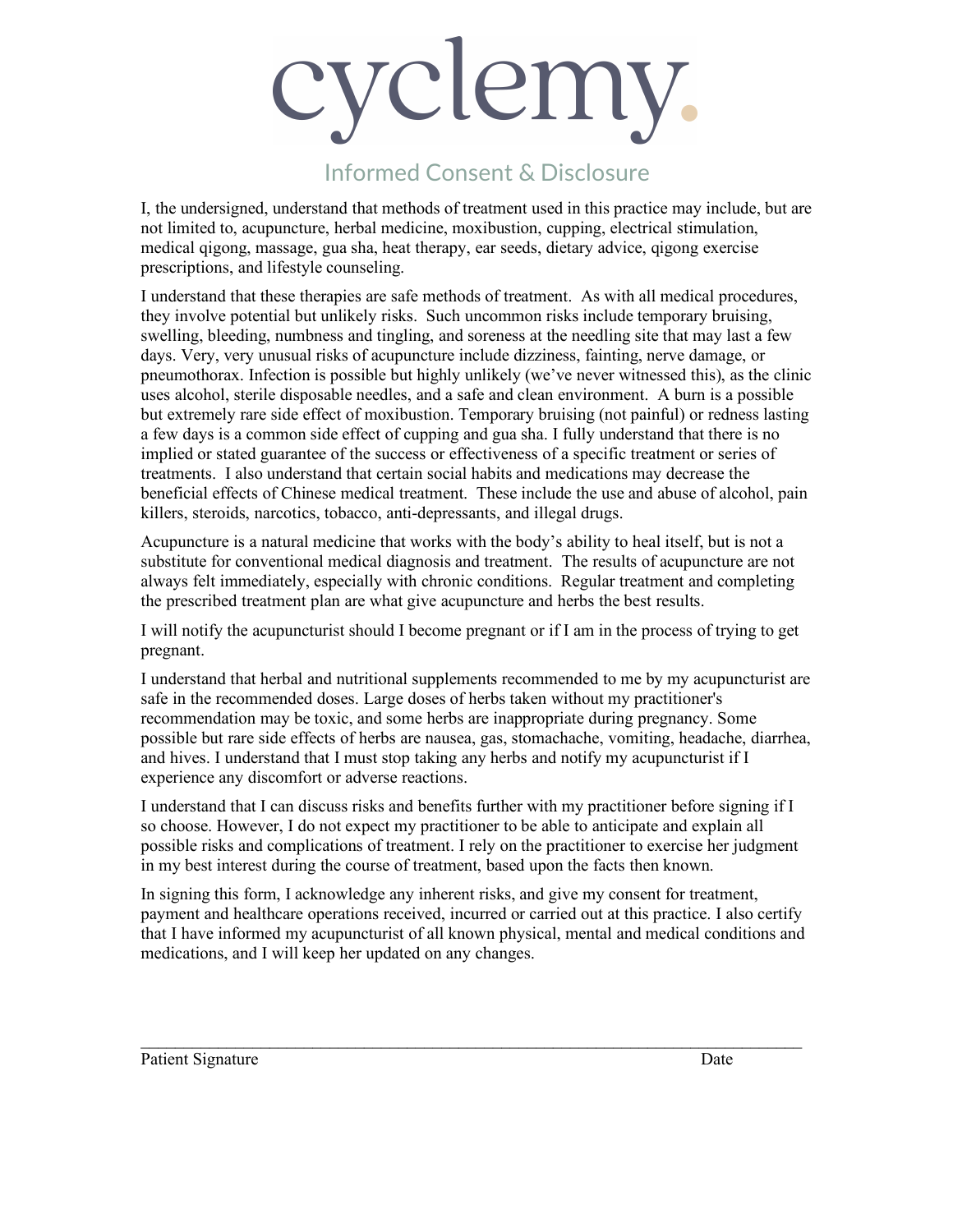

# What to expect before & after treatment

- At your initial appointment, we will conduct a detailed evaluation. Using principles of Traditional Chinese Medicine, we identify causes associated with your individual condition. After determining your diagnosis, we develop a treatment plan incorporating an acupuncture prescription, Chinese herbs, supplements and nutritional and lifestyle recommendations.
- Sterile, superfine needles are placed at points that correspond to your specific needs.
- The needles are about the thickness of three hairs, are used only once and are disposed of immediately following your treatment.
- You will feel a light tap when the needles are applied. After a moment, you may feel warmth, heaviness, tingling or pressure around the needle. These sensations are normal and desirable.
- Acupuncture promotes marked relaxation such that most people fall asleep during the treatment. It is very common to experience a feeling of general well-being afterward.
- A typical follow-up appointment lasts about 1 hour and includes time to talk about your progress as well as receive an acupuncture treatment.
- Each person and medical condition respond to treatment at a different pace. Acute conditions usually can be treated within 6-12 sessions, and chronic conditions can often take longer. We will provide you with an estimate based on your health issue after the initial consultation.

#### *Have a little food in your stomach when you arrive for treatment.*

It's best not to receive acupuncture on an empty stomach. However, do not eat a heavy meal before or after the session. Also, refrain from using caffeine, drugs or alcohol for at least several hours before and after your treatment (this includes caffeine).

#### *When you brush your teeth, please do not brush your tongue.*

The color and texture of the tongue coating are important diagnostic clues in Oriental Medicine. Please avoid brushing your tongue for 24-48 hours before a visit.

#### *In the hours after a treatment…*

…your body is still going through a physiological re-balancing process. To maximize the treatment effect, take time to relax and avoid vigorous exercise for several hours after the treatment, and drink plenty of water to assist in your healing.

*If you catch a cold or flu, please stop your herbs and supplements*. Call us immediately so that we can prescribe an herbal formula that will specifically treat your cold/flu (we have very effective remedies and can help avoid the use of antibiotics and dramatically reduce the duration of your cold). If you continue to take "tonic" herbs while you're sick, they have the potential to make your cold/flu worse.

*Scheduling/Changing your appointments online*: We have a user-friendly online scheduling system that enables you to make, change, and cancel appointments 24 hours/day. Simply go to our website (www.cyclemy.com) and click on the "Appointments" tab. You will be re-directed to the yohga-360 Mind Body site for scheduling. To schedule or reschedule your acupuncture appointment, please use the free Yoga 360 app or give us a call at 815.806.0360 and we can assist you.

Give us a call or send us an email if you have any problems or questions. We're happy to help.